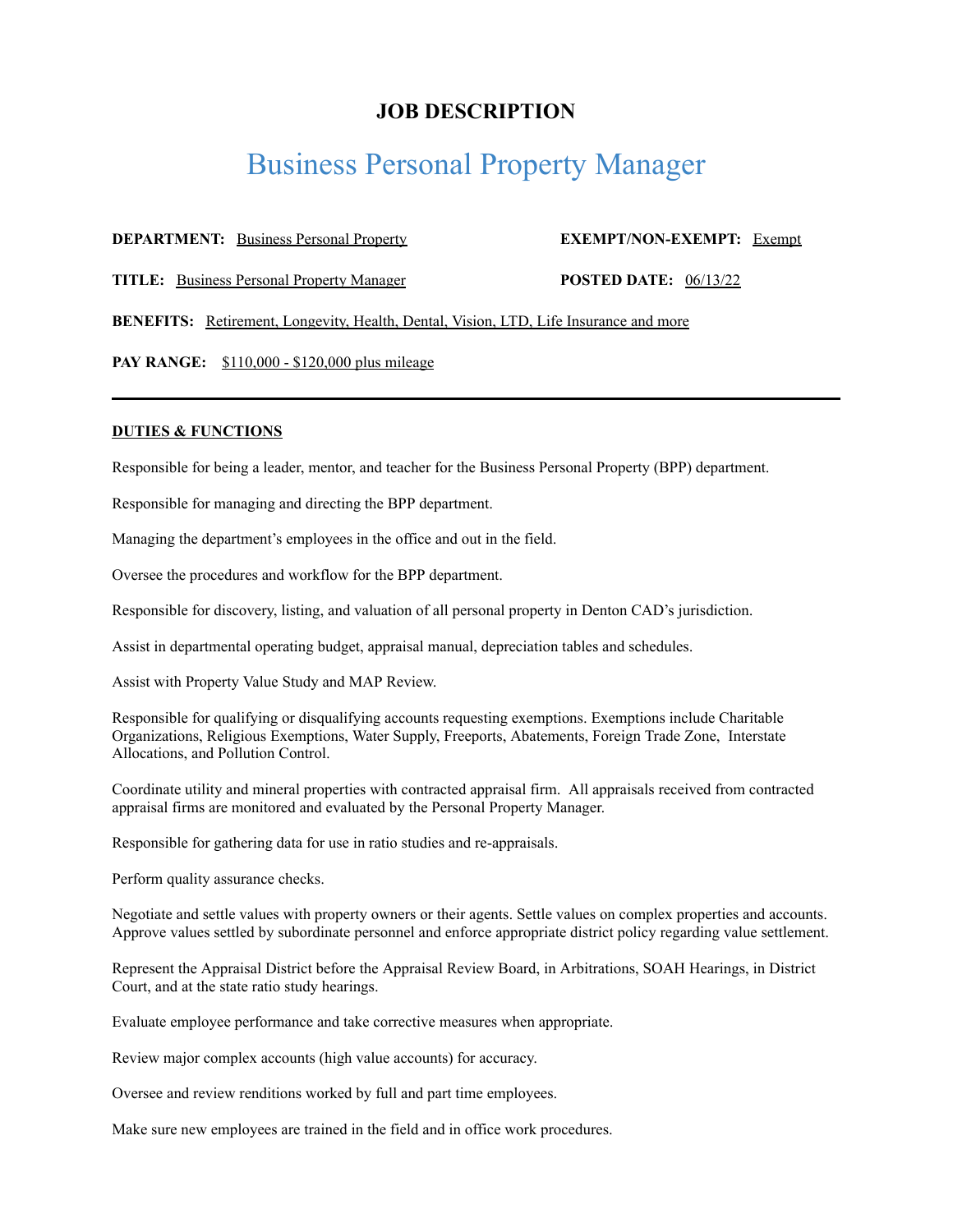Provide quality control checks by physically inspecting major or unique properties. This requires driving to properties including construction or business sites, and performing inspections quickly and with accuracy.

Discover, locate and value aircraft.

Oversees Dealer Inventory accounts, including all monthly and annual reports from vehicle, boat, manufactured housing and heavy equipment dealers.

Must maintain a good working relationship with other managers and all other district personnel.

Performs other tasks as assigned.

\*\*\*\*\*\*\*\*\*\*

#### **KNOWLEDGE & SKILLS**

The Personal Property Manager must have a thorough knowledge of all functions and appraisal methods relating to personal property.

Read computer records, property cards, and all appraisal district records (i.e., maps, permits, rolls, reports, owner correspondence, taxpayer's accounting records, inter-office communications, textbooks, manuals, etc.).

Must be competent in the understanding of and ability to utilize business documents, books, records, appraisals, contracts, and any legal conditions that may have a bearing on ownership, value and taxability.

Expected to be highly effective in negotiating values with property owners and agents, and be able to successfully defend appraisal policies, methods, and value conclusions before the ARB, in court cases and to the State in connection with ratio studies and performance reviews.

Must be able to provide guidance and feedback to assigned staff and be able to distribute information and resolve issues in a professional and polite manner.

Must have strong problem solving and time management skills.

\*\*\*\*\*\*\*\*\*\*

#### **REQUIREMENTS**

Education: Bachelor's Degree.

Experience: Registered Professional Appraiser (RPA) designation. Previous managerial experience.

Must demonstrate strong leadership skills.

Must have an above average work ethic and go above and beyond for their team.

Must demonstrate an understanding and knowledge of the Texas Property Tax Code, Mass Appraisal and requirements of Uniform Standards of Professional Appraisal Practice.

Must have a reliable vehicle, valid driver's license, and liability insurance.

It is essential to have a high degree of accuracy. Appraisal and clerical errors can cause severe problems for the Appraisal District. Legal action and tax payment refunds could be a result.